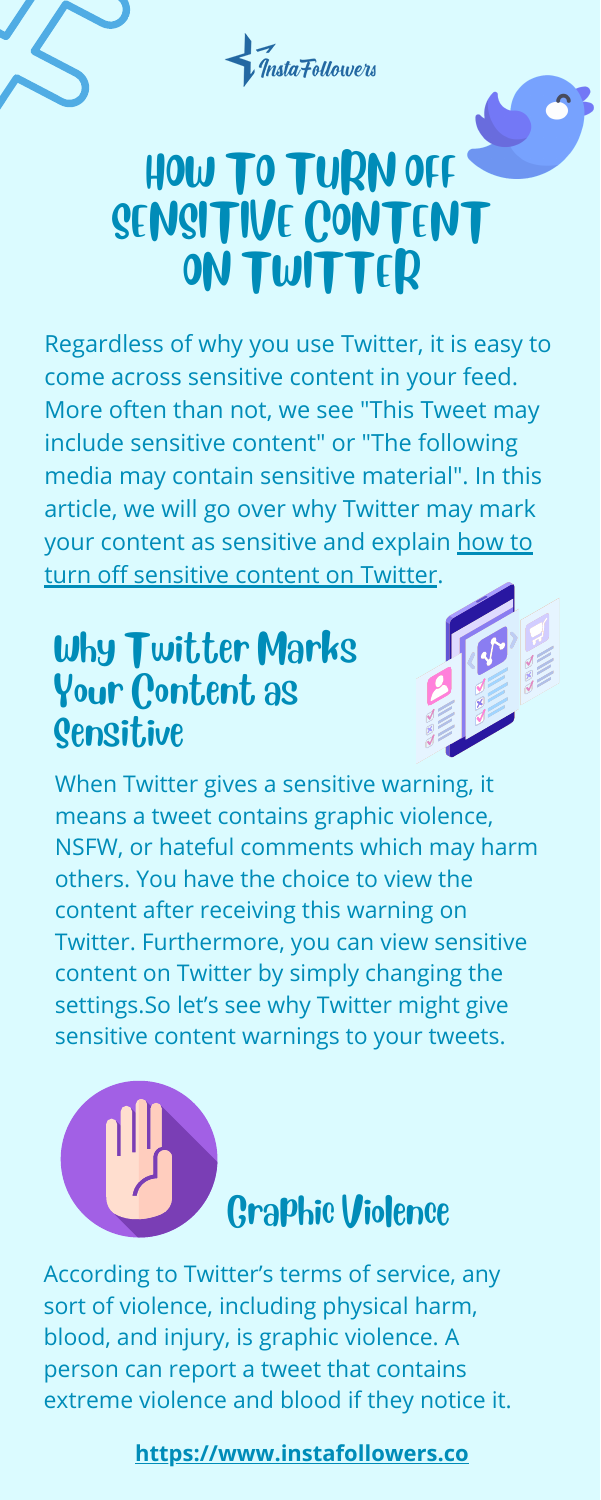When a user tweets something that promotes hatred toward any race, religion, nationality, or gender, that is automatically labeled as sensitive content. Before allowing members to view a tweet that contains racism, misogyny, or ableism, Twitter issues a sensitive warning.



#### NSFW Content



NSFW content on Twitter refers to any explicit content that contains nudity or sexual acts. This is why Twitter sends out a warning to its users if there is any potential adult content that could cause problems in the community.

**[https://www.instafollowers.co](https://www.instafollowers.co/)**



#### How to Let Twitter Display Sensitive Content on Desktop/Laptop



Twitter has a guide on its browser to offer a better user experience to members. You may simply follow these five steps to turn off sensitive content on your desktop or laptop: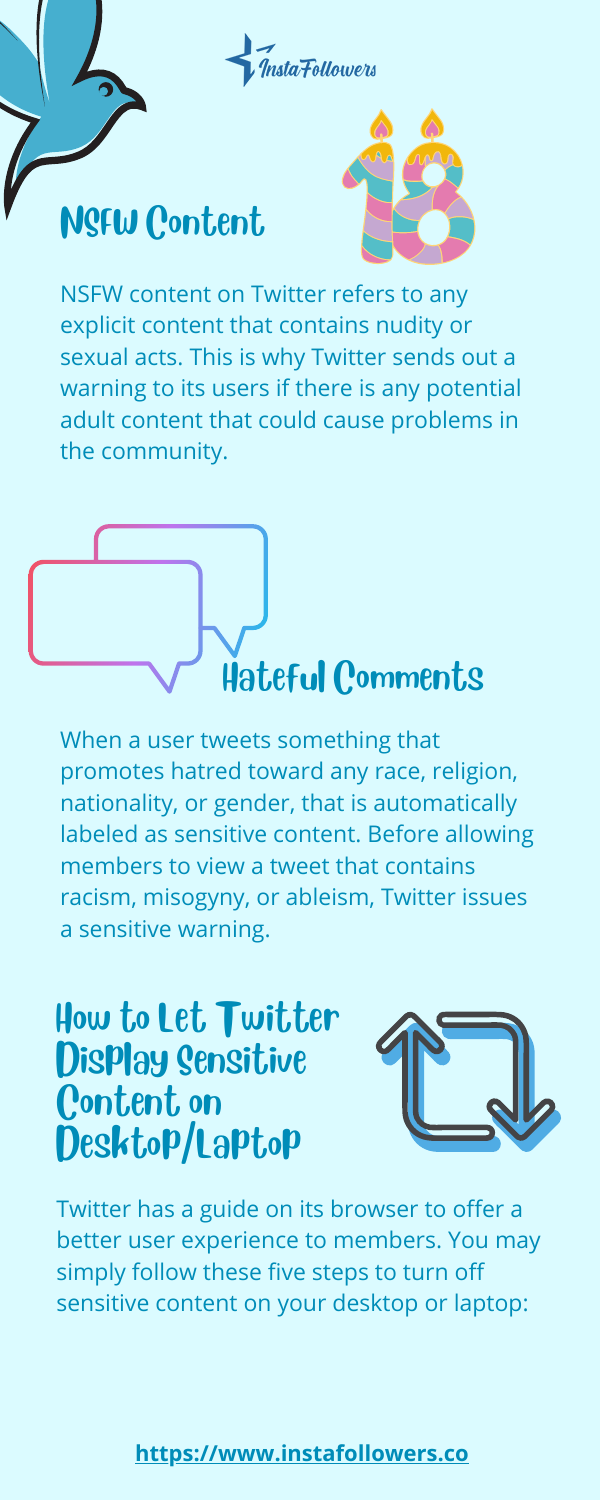Click on the "More" icon in the sidebar menu.









Log into your Twitter account from any browser on your desktop or your laptop.

**[https://www.instafollowers.co](https://www.instafollowers.co/)**

Go to "Privacy and safety" settings.

Click on the "Content



#### you see" section.



Once the new tab opens, you can tick the "Display media that may contain sensitive content" box. Note that you have to check this box if you prefer to see sensitive content on Twitter.